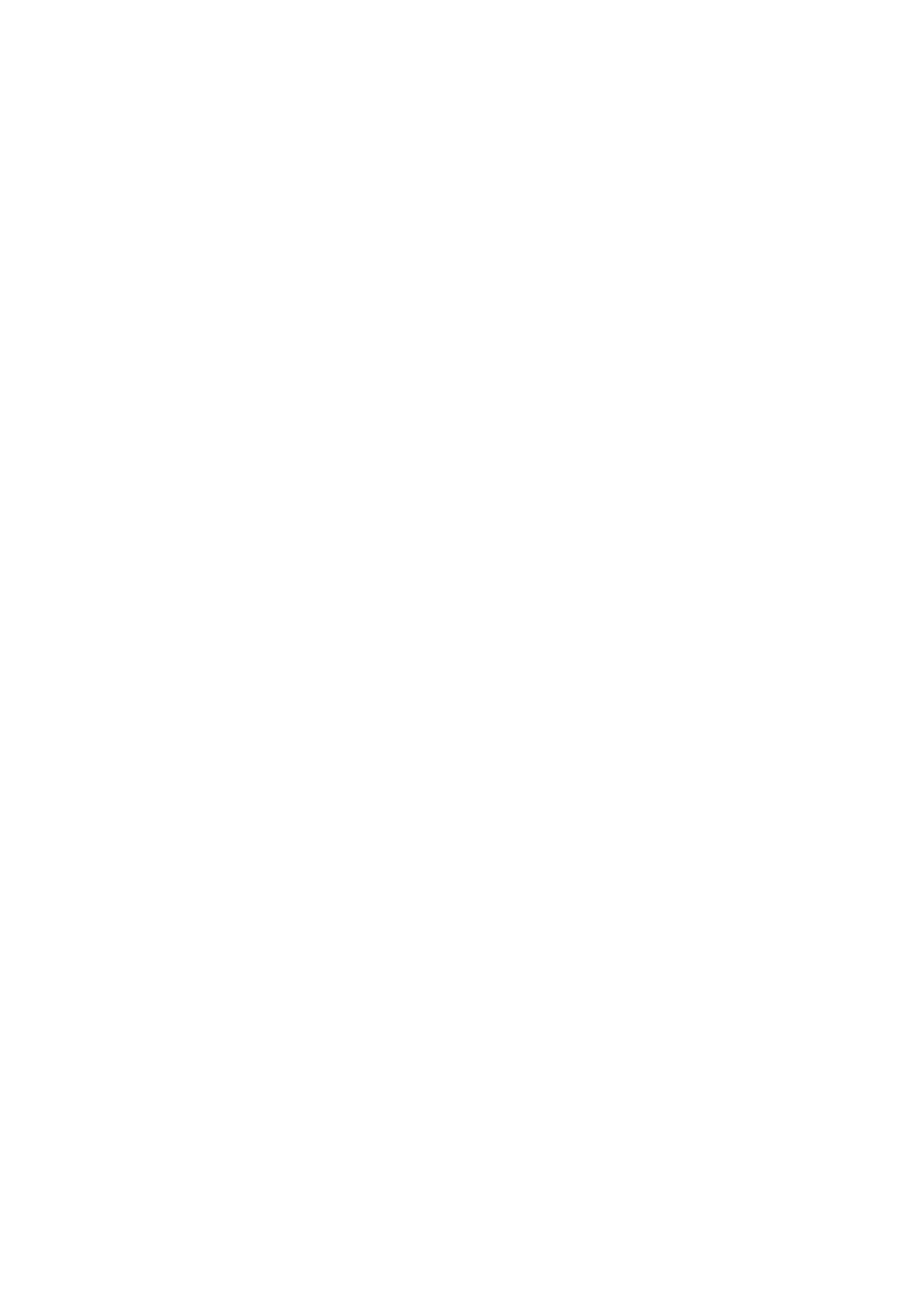## **The Journey Through Intensive Care and the Gift of Organ Donation**

The aim of this document is to summarise the possible journey of a person suffering a life-threatening injury through to intensive care, which sometimes may lead to the potential for deceased organ donation. It brings together the key points from a wide range of NHS policies, protocols and legislation relating to intensive care and organ donation.

The target audiences for this document are:

- members of the public who wish to know more about intensive care processes and organ donation;
- stakeholders such as patient representative groups and donor families:
- faith groups;
- hospitals;
- donation advocates

This document will outline some common journeys through intensive care and where it may be appropriate to discuss organ donation.

## **Introduction to organ donation**

Every year, thousands of people have their lives saved or dramatically improved through the gift of organ donation and the incredible generosity and altruism of donors and their families, who think of others at a time of tragic loss.

Around 600,000 people die every year in the UK, but only around 1 in 100 of them die in circumstances where they can donate their organs. Organs can only be transplanted very soon after someone has died and the donated organs need to be in a suitable condition to be safely transplanted. Donors can usually only be people who have died in a hospital intensive care unit or accident and emergency department.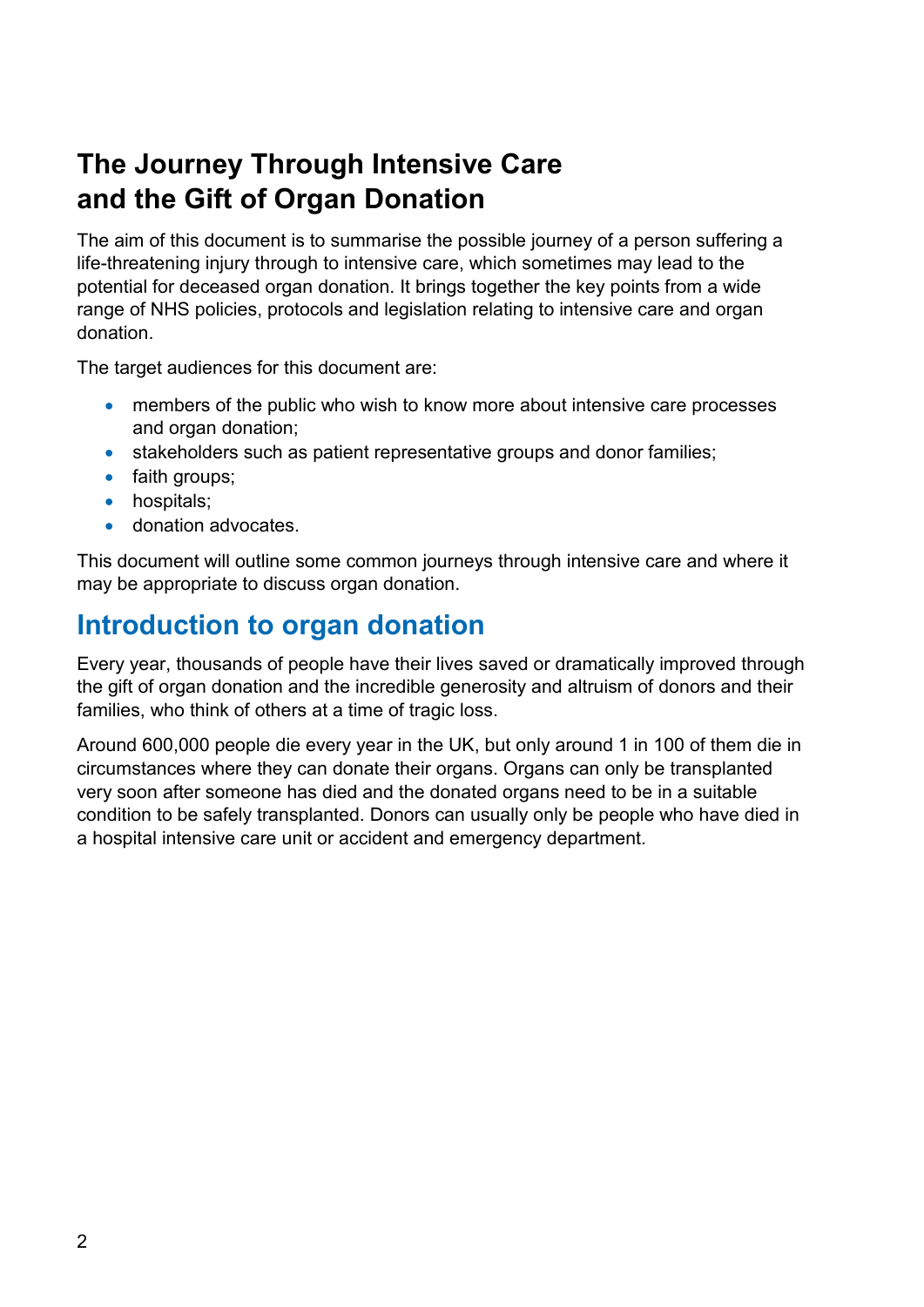#### **UK potential deceased organ donor population, 1 April 2017 – 31 March 2018**



1 1 Mid 2016 estimates: www.ons.gov.uk

2 2016 data: England & Wales www.ons.gov.uk; Scotland www.gro-scotland.gov.uk; Northern Ireland [www.nisra.gov.uk](http://www.nisra.gov.uk/)

3 2016 data: England & Wales www.ons.gov.uk; Scotland www.isdscotland.org; Northern Ireland [www.nisra.gov.uk](http://www.nisra.gov.uk/)

4 2017/2018 data: NHSBT, Potential Donor Audit

5 Potential donor - patients for whom death was confirmed following neurological tests or patients who had treatment withdrawn and death was anticipated within four hours

6 Eligible donor - Potential donor with no absolute medical contraindications to solid organ donation

7 2017/2018 deceased donor data: NHSBT, UK Transplant Registry 8 Using organs from actual donors in the UK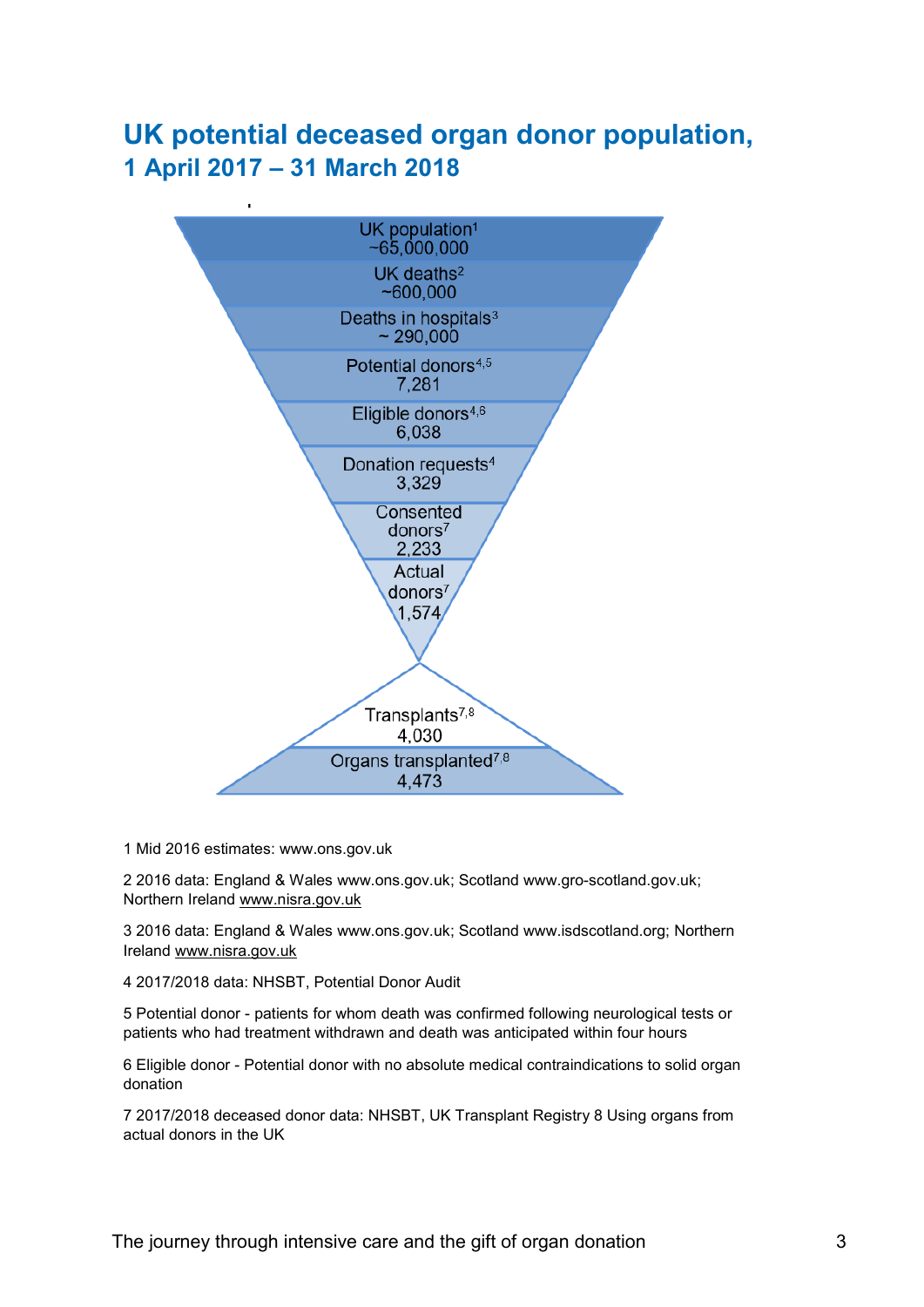## **Overview of the intensive care journey and deceased organ donation**

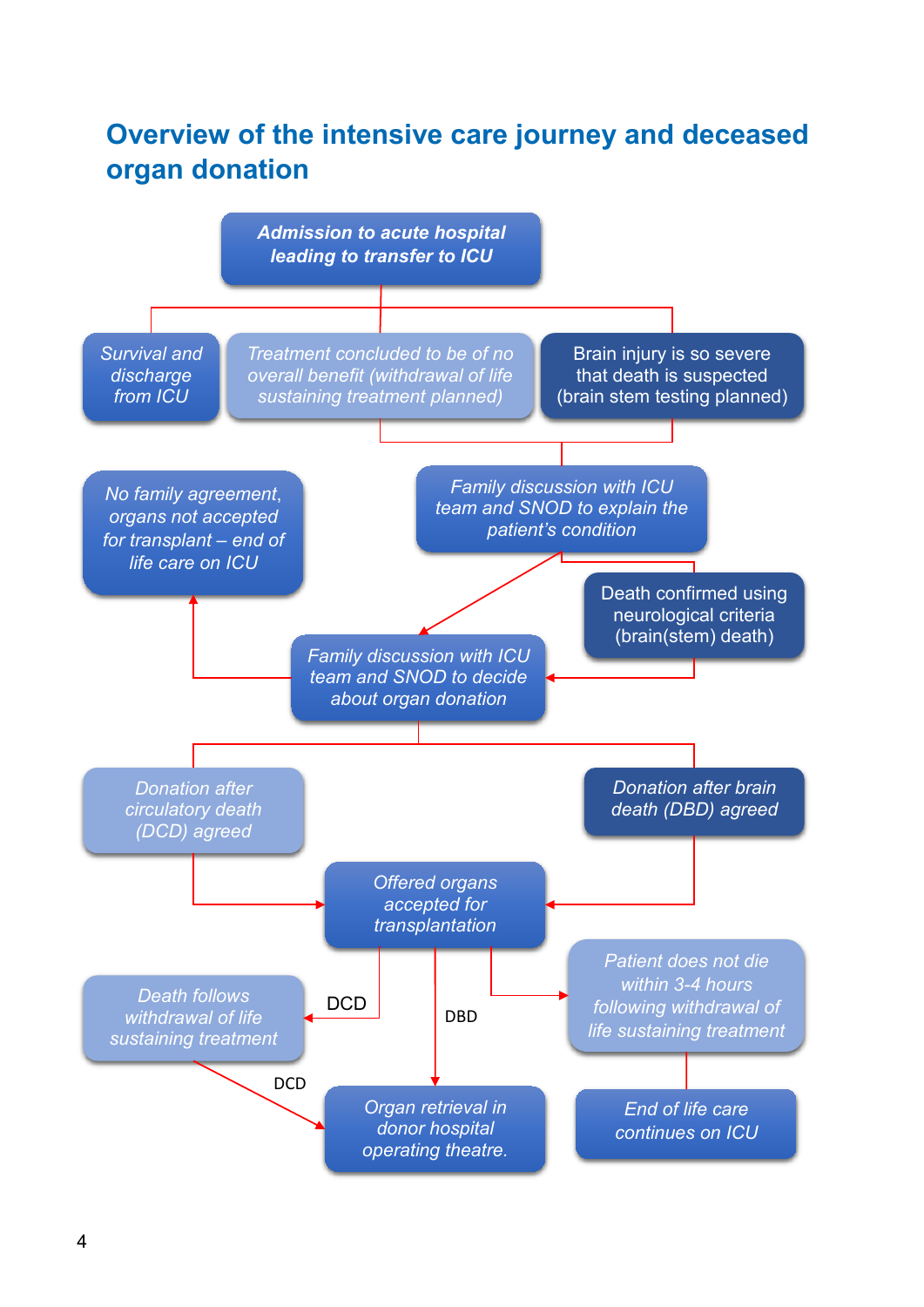## **1. Emergency hospital admission**

Most patients that become organ donors have suffered from an unexpected brain injury, either as a result of trauma, bleed within the brain, stroke, or due to a lack of oxygen from a cardiac arrest. At the point where this injury occurs and because the patient is usually unconscious, they will be connected to a ventilator which will take over their breathing. They may also be given drugs which will keep them asleep, before being taken to an intensive care unit.

Steps are taken as soon as the NHS becomes involved in the care of a patient to access information regarding medical history, General Practitioner (GP), place of residence and next of kin. Should the patient have been brought in by ambulance, the ambulance staff will in addition have asked relatives or friends or those with the patient at the time of their emergency for any further information that they may have. These details are then merged with any information that the hospital may already have on the patient.

#### **2. Intensive Care admission**

Following admission to the intensive care unit, the focus for the doctors and nurses is to try and save the life of the patient, and to assess the degree of injury that the brain has suffered. During this period, which may last for many days, the intensive care staff will make further efforts to find out more about the patient. These will include regular meetings with relatives, calling their GP to gain access to the 'Summary Care Record', and contacting other hospitals should they previously have been cared for elsewhere.

A part of the assessment also relates to wider issues that may be of importance to the patient and their family. These would include religious, faith & cultural beliefs, identifying those who are close to the patient (if not already known), such as family and friends, so to build a more detailed picture of the person that is being cared for. This is sometimes referred to as 'Getting to know you' and is an essential part of the intensive care process and documentation. Should it prove difficult to contact relatives, hospital staff would contact the police, embassies and any other relevant resources to trace the family to gain the information essential to their care. Pastoral support is offered at this difficult time for families.

#### **3. Intensive Care treatment**

All clinicians would hope that the treatment that they provide allows the patient to achieve a full recovery and return home. However, there are unfortunately times when, despite the best efforts of the intensive care staff, the injury is too severe for the patient to survive. Intensive care mortality in the UK is around 15% (15 in every 100 admissions) and for those admitted as an emergency, this figure is much higher.

The doctors and nurses will regularly meet with the families of their patients and will keep them informed at all times about the treatment and expected outcome. There are usually several meetings, some in a sit-down room close to the intensive care, over the course of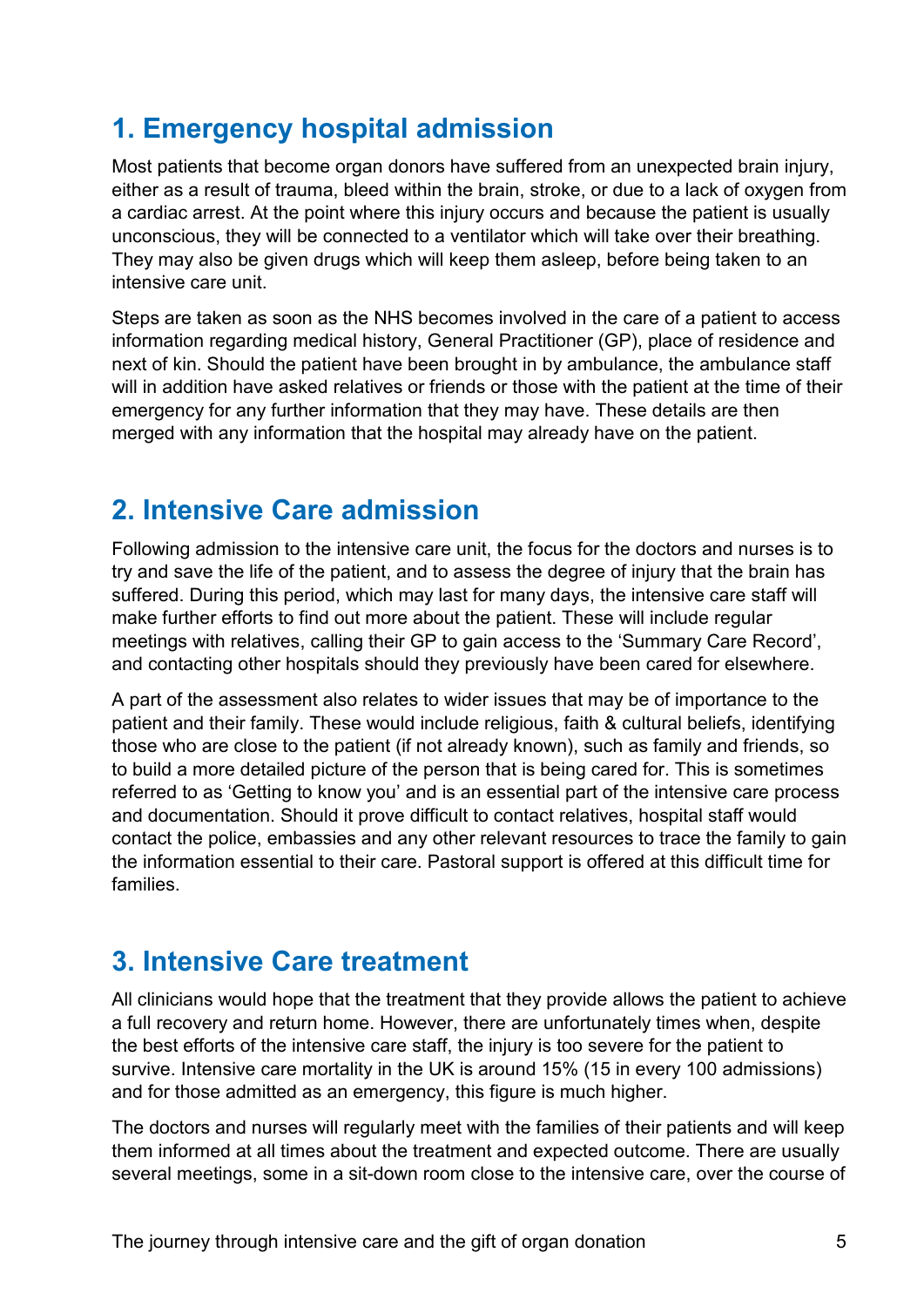the intensive care admission, so family and friends are fully aware what steps are being taken to try and save the life of their loved one. The results of various blood tests, scans and other investigations may be discussed during these meetings. The family will always have opportunities to ask questions and would receive truthful, albeit sometimes difficult to hear, answers. They may also be asked questions relating to what their loved one regarded as important, what sort of life they would want to live, and if they had ever had any conversations regarding what they would have wanted should they find themselves in this situation. While decisions regarding medical care are the remit of the doctors, they will endeavour to work with families, and have a legal responsibility to work with families and those close to the patient, at what is an incredibly difficult and distressing time.

## **4. Confirmation of death using neurological criteria or determination of a 'best interests' decision to withdraw life sustaining treatment**

There are two intensive care journeys which may result in a patient becoming an organ donor after their death, following confirmation of death using neurological criteria or following a 'best interests' decision to withdraw life sustaining treatment.

#### *Confirmation of death using neurological criteria*

It sometimes becomes clear to the medical team during the period of treatment & assessment that the patient's brain injuries are so severe that the patient may have already died; even though the patient's heart continues to beat owing to intensive care providing ventilation to the lungs. To make this diagnosis, two senior doctors carry out bedside tests of the patient's brain function to see if death has occurred and can be confirmed using neurological criteria (also known as testing for 'brainstem death').

Before undertaking the tests, the doctors must be certain about the cause of the brain injury and that no other conditions could influence the assessment. In the majority of cases where death is suspected, the tests to determine death using neurological criteria would not be undertaken until at least 24 hours of assessment. There will usually have been several family meetings where the increasingly bad news has been explained. Should the medical team believe that it is possible to make this diagnosis, the benefits of testing are:

- establishes if the patient is alive or dead (and this is accepted in UK law),
- eradicates doubt, which can be of benefit to the family and the hospital staff, and
- allows futile and/or inappropriate treatment to cease.

This testing is undertaken by two senior doctors, one of whom must be a consultant. Both doctors need to have been qualified for more than five years, and competent in undertaking the tests for diagnosing death using neurological criteria.

The conduct of the testing is underpinned in the UK by a Code of Practice issued by the Academy of Medical Royal Colleges (available at: [http://aomrc.org.uk/wp](http://aomrc.org.uk/wp-content/uploads/2016/04/Code_Practice_Confirmation_Diagnosis_Death_1008-4.pdf)[content/uploads/2016/04/Code\\_Practice\\_Confirmation\\_Diagnosis\\_Death\\_1008-4.pdf\)](http://aomrc.org.uk/wp-content/uploads/2016/04/Code_Practice_Confirmation_Diagnosis_Death_1008-4.pdf).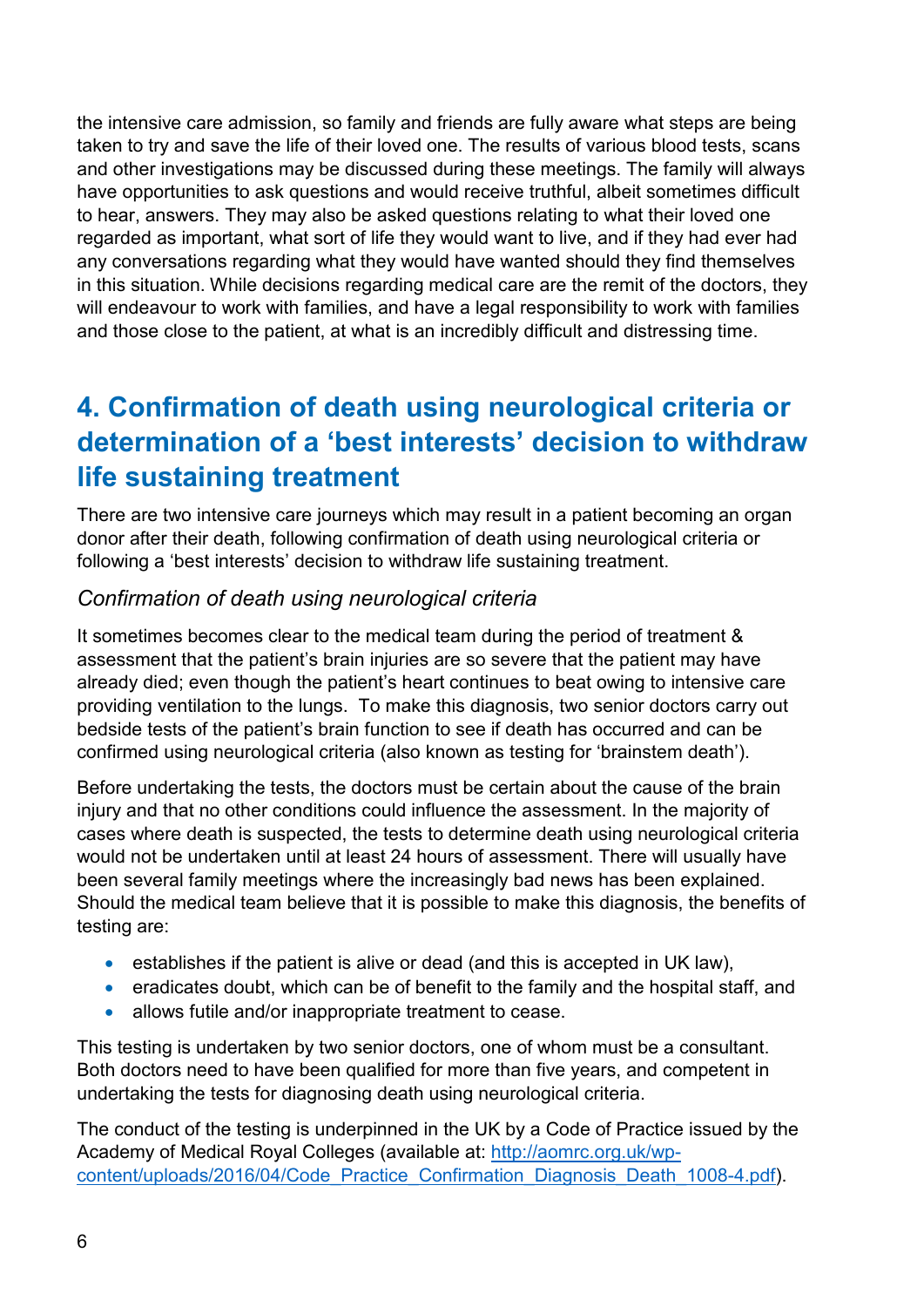A series of education videos have been created by NHS Blood and Transplant, and though the intended audience are healthcare staff, it is available to the public, and can be watched at: [https://www.odt.nhs.uk/deceased-donation/best-practice-guidance/donation](https://www.odt.nhs.uk/deceased-donation/best-practice-guidance/donation-after-brainstem-death/diagnosing-death-using-neurological-criteria/)[after-brainstem-death/diagnosing-death-using-neurological-criteria/](https://www.odt.nhs.uk/deceased-donation/best-practice-guidance/donation-after-brainstem-death/diagnosing-death-using-neurological-criteria/)

When doctors carry out this diagnosis they use forms endorsed by the Faculty of Intensive Care Medicine (FICM)Abbreviated version of the for is available at: [https://www.ficm.ac.uk/sites/default/files/Form%20for%20the%20Diagnosis%20of%20De](https://www.ficm.ac.uk/sites/default/files/Form%20for%20the%20Diagnosis%20of%20Death%20using%20Neurological%20Criteria%20-%20Abbreviated%20Version%20(2015)_0.pdf) [ath%20using%20Neurological%20Criteria%20-](https://www.ficm.ac.uk/sites/default/files/Form%20for%20the%20Diagnosis%20of%20Death%20using%20Neurological%20Criteria%20-%20Abbreviated%20Version%20(2015)_0.pdf) [%20Abbreviated%20Version%20\(2015\)\\_0.pdf](https://www.ficm.ac.uk/sites/default/files/Form%20for%20the%20Diagnosis%20of%20Death%20using%20Neurological%20Criteria%20-%20Abbreviated%20Version%20(2015)_0.pdf)

Full guidance and copies of the form are available at: [https://www.ficm.ac.uk/sites/default/files/Form%20for%20the%20Diagnosis%20of%20De](https://www.ficm.ac.uk/sites/default/files/Form%20for%20the%20Diagnosis%20of%20Death%20using%20Neurological%20Criteria%20-%20Full%20Version%20%282014%29.pdf) [ath%20using%20Neurological%20Criteria%20-](https://www.ficm.ac.uk/sites/default/files/Form%20for%20the%20Diagnosis%20of%20Death%20using%20Neurological%20Criteria%20-%20Full%20Version%20%282014%29.pdf) [%20Full%20Version%20%282014%29.pdf](https://www.ficm.ac.uk/sites/default/files/Form%20for%20the%20Diagnosis%20of%20Death%20using%20Neurological%20Criteria%20-%20Full%20Version%20%282014%29.pdf)

Before undertaking the tests, the two senior doctors must agree on the existence of the following:

- 1. Evidence of irreversible brain damage of known cause.
- 2. The exclusion of reversible causes of coma and apnoea (the inability to breathe).
- 3. The results of tests which demonstrate the absence of brain-stem function.

Should any of these criteria not be met, the doctors would be unable to diagnose death using neurological criteria and the implications and plans for ongoing treatment will be discussed with the family.

In some of these cases, doctors agree that the tests do not demonstrate that the patient has died. The patient's clinical condition may remain static, and in a very small proportion there may be improvement, in which case active treatment will be continued and the patient may recover some or all of their neurological function and be discharged from intensive care. Sadly, even if death is not confirmed, it does not mean the patient will recover as the patient still has a severe brain injury.

#### *A 'best interests' decision to withdraw life sustaining treatment*

In some cases, the medical team may conclude that, despite what they are doing to try to save the patient's life, the treatment is not working, and that death is inevitable.

Alternatively, it may become apparent to the medical team that the patient has permanent and severe brain injury and will not make a good recovery. Through conversations with family and friends it may be clear that the patient would not wish to survive with this degree of brain damage and disability. These are intensely personal decisions, and the medical team will sensitively help the family to understand what truly are the patients 'best interests', as defined legislation (including the Mental Capacity Act of 2005 in England and the Adults with Incapacity (Scotland) Act 2000). These are wider than just their medical best interests, and includes values, wishes and beliefs, and the team always set great store by what families tell them.

The result of these possibilities is that in consultation with the family, a decision is made to change the focus of care and accept that death is inevitable. Palliative care is then put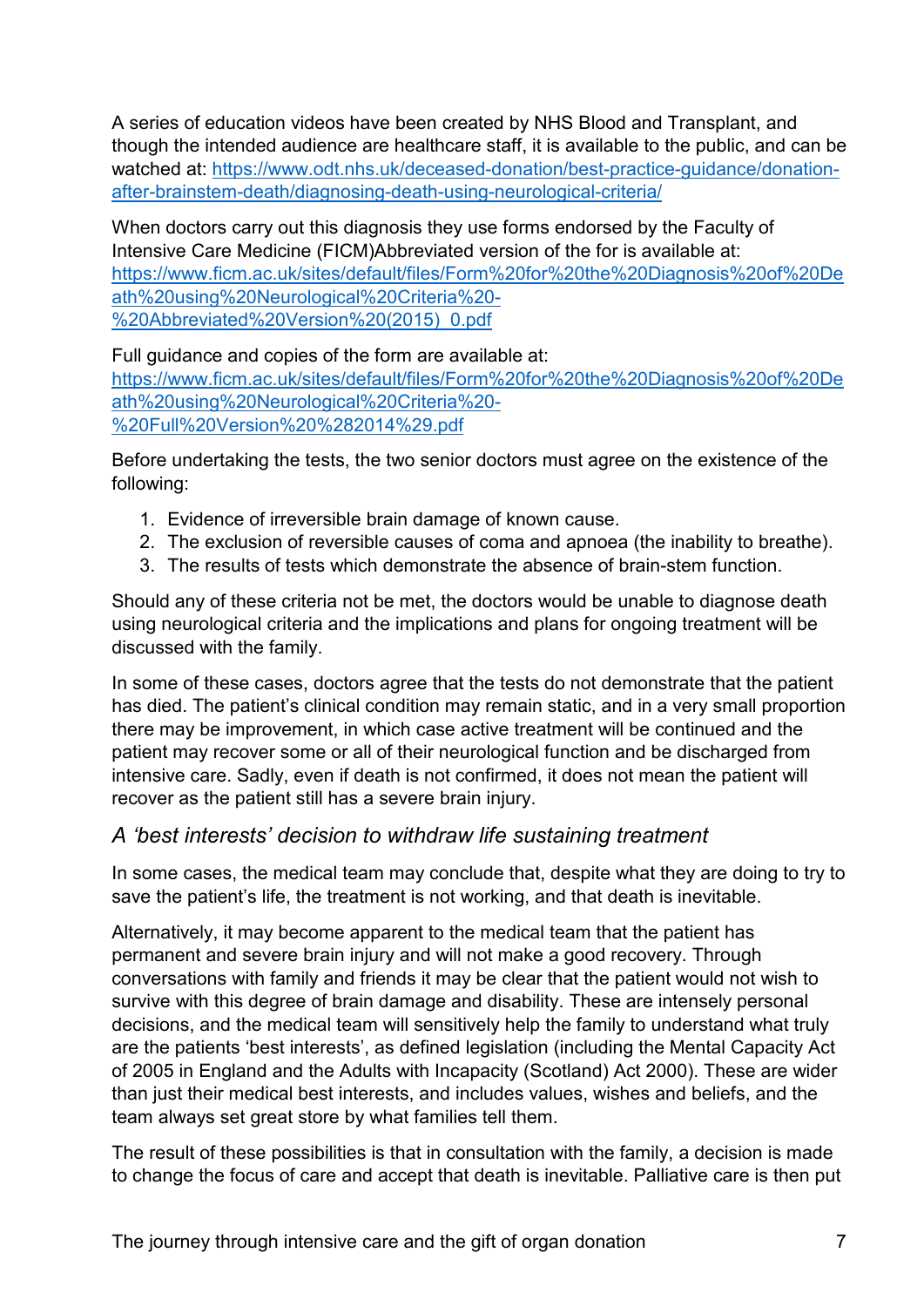in place, if appropriate, and treatments that may prolong the dying process are stopped. This usually includes disconnecting the patient from the ventilator and removing the breathing tube and providing comfort measures to ensure a dignified and comfortable death. These decisions would all be discussed with the family, as would their timing. Pastoral support for the family is also an important factor at this time.

It is important to note that decisions regarding: the confirmation of death using neurological criteria; the 'best interests' of the patient; or the discontinuation of futile treatments, are entirely separate from considerations regarding organ donation, and will be made whether or not there is any possibility of donation.

There are rare occasions when 'best interests' decisions are made and life-sustaining therapy is stopped, that the patient does not die. The doctors and nurses looking after the patient will then discuss with the family whether end of life care is appropriate, or whether further efforts should be made to save the life of the patient, depending on the degree of recovery.

## **5. Referral to the Specialist Nurse for Organ Donation**

Following a decision to diagnose death using neurological criteria or to consider withdrawal of life sustaining treatment (and before undertaking the tests/ withdrawal of life sustaining treatment), the intensive care team caring for the patient will make a referral to the Organ Donation service. An initial assessment will be made on the information given by the medical team. If the patient appears to be a potential organ donor, a Specialist Nurse for Organ Donation (SNOD) will attend the hospital to carry out a more in-depth assessment. The SNOD will access the Organ Donor Register (ODR) at this point, to establish if the patient had made a decision in advance about organ donation.

Donation can only take place after a diagnosis of death has been made. Depending on the circumstances, this will be made as either:

- i. neurological criteria (referred to as Donation after Brainstem Death, DBD),
- ii. circulatory criteria (referred to as Donation after Circulatory Death DCD, where following discussion with the family, life-sustaining treatment has been withdrawn. In line with guidance issued by the Academy of Medical Royal Colleges in 2008, donation occurs only after the heart has stopped beating for five minutes and death has been confirmed.

#### **6. Donation Conversation**

There are occasions when the option of organ donation is not possible, for example, despite maximum therapy the patient's heart stops beating unexpectedly or the patient's medical history means the organs could not be safely transplanted (e.g. if the patient has a diagnosis of cancer). In such circumstances, donation would not be appropriate.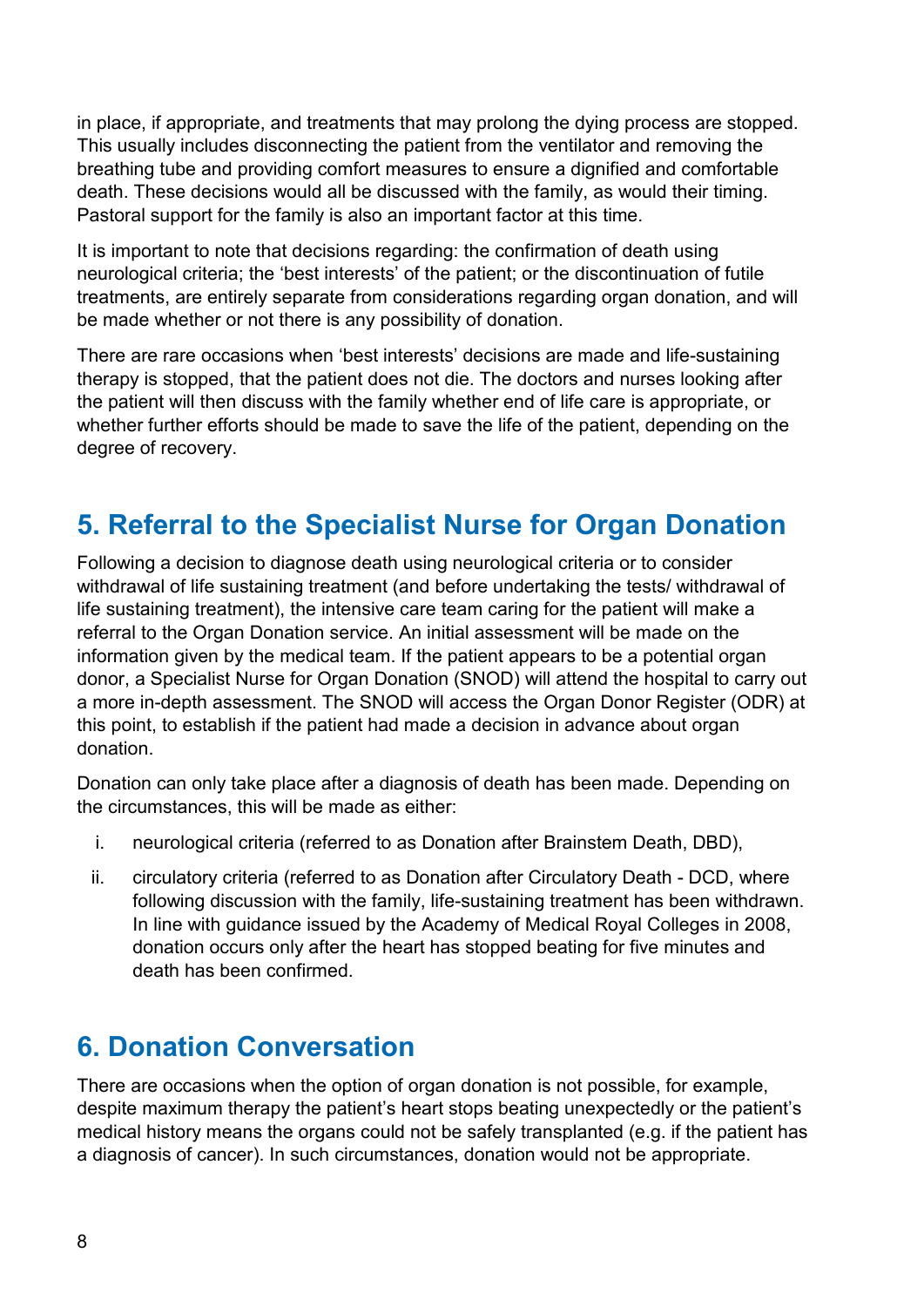If the patient appears to be a suitable organ donor following further assessment, then the SNOD will work closely with the doctors and nurses to support the family, through the confirmation of death using neurological criteria (if occurring) and through the breaking bad news conversations. The SNOD will try and ensure that the option of donation is only raised when the grieving family are ready and able to consider it... The family will be given opportunity to consider any other family members that may want to be present for the breaking bad news conversation. This includes friends or relatives that may live further away, religious/ faith/ belief representatives etc. Wherever possible, the discussion will be delayed until everyone the family has requested can participate.

During the discussion, the SNOD will provide information about any decision their family member may have made on the Organ Donor Register (ODR), whether it was to donate some/all organs, or not to donate any organs. The SNOD will tell the family the date and route for recording their ODR decision (e.g. through the ODR website, as part of a driving licence application). If the family are aware of a more recent donation decision than that recorded on the ODR, they will be invited to share that with the SNOD. Should the patient not have recorded a donation decision, the family will be approached to seek their views on whether their family member would have wanted to donate.

When the Organ Donation (Deemed Consent) Act 2019 – more commonly referred to as "Max and Keira's Law" or 'opt out' – legislation is implemented in Spring 2020, this process will still apply and the family of a potential donor will always be approached for their views and advice about whether donation should proceed. Under the new law, a donation decision can be recorded on the ODR or expressed as part of a discussion with the people close to the deceased. Each method carries equal weight and is the reason why the family will always be included in the discussions about donation. Where an individual has not recorded any donation decision and had never discussed donation with the family their consent can be 'deemed', but again, the SNOD will seek to gain the family's support for donation to proceed and explore what their loved one would have wanted.

The SNODs will work sensitively with family members who disagree about whether donation should proceed, with the aim of reaching an agreement that takes into account the most recently expressed decision of the patient. In cases where the family are unable to reach an agreement, the Human Tissue Authority Codes of Practice set out a hierarchy for consent.

Where no individual in a qualifying relationship can be traced and there is no record on the Organ Donor Register that they wanted to donate, organ donation is not possible. If there is a decision to donate recorded on the Organ Donor Register but it is not possible to trace any family or friends, consent would be in place. However, it is still unlikely that donation would proceed. This is for the protection both of the patient and any recipients of organs, as the family play a key part in providing the team with medical information.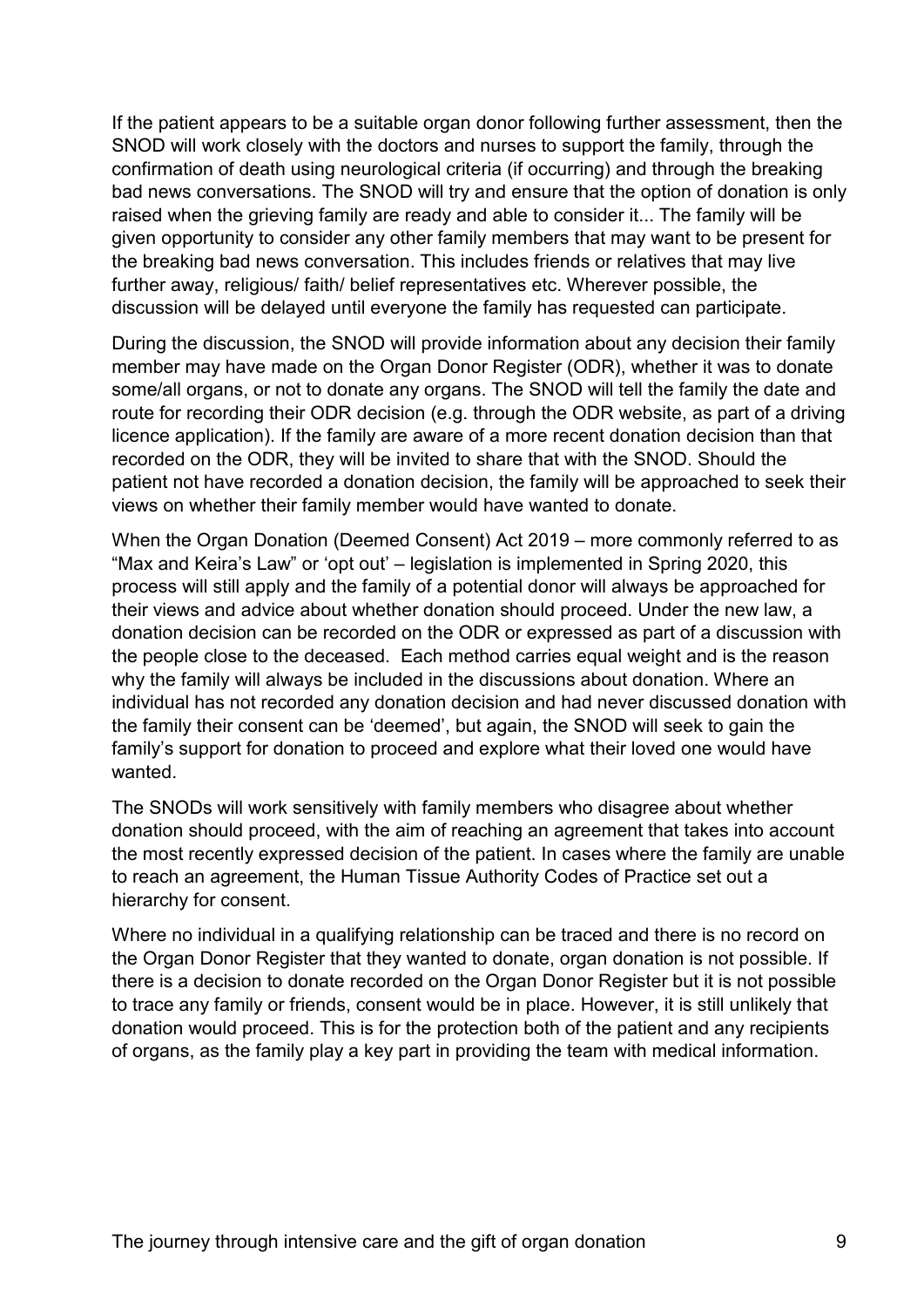## **7. Consent & Authorisation**

If the family supports an existing organ donation decision or gives consent for donation to proceed, the SNOD will provide them with information regarding what happens next and the process. They will be supported throughout and will be given the opportunity to discuss any concerns and ask questions. Any specific needs, such as religious or cultural practices, will be discussed and the SNODs will endeavour to fulfil any requests. This would include, for example, washing of the body, any specific funeral requirements, the operating table facing Mecca. Formal/ legal paperwork needs to be completed with the family and the consent/authorisation form will be signed at this point. A full medical and social history questionnaire will be completed with the family to ensure the SNOD has the necessary information about the patient's medical, social and travel history. A copy of the consent form can be given to the family if they wish.

#### **8. Collecting information & matching organs to recipients**

The SNOD will attempt to gain as much information about the patients' medical history as possible. Following on from the family discussions, the SNOD will contact the patient GP to gain any further information. They will also read all the hospital notes from the current stay to any previous admissions. The patient's height and weight will be recorded, and a full body examination will be carried out to check for anything that has not be identified which may be of concern, for example operation scars or discoloured moles. All the information obtained about the patients' medical history will be placed onto a secure database which can be accessed by the transplant centres. Blood samples will be sent for testing for any infections and typing laboratory, to ensure we find the best possible match for the organs. Once all this information has been inputted onto the secure database and the blood results are complete then the transplant surgeons will access this information and make decisions as to whether they have suitable transplant patients on the transplant waiting list. The organs will be offered to the transplant centres dependant on the tissue typing and the patients' blood group. The transplant centres will then make a decision taking into account all the information about the donor and the patients they have waiting for transplants. The family are able to spend extra time with the patient up until they go to the theatre for the operation.

#### **9. The Organ Donation Operation**

Once an organ has been accepted for a transplant patient, a specialised national organ retrieval team will be asked to attend the hospital where the donor patient is being cared for to carry out the operation. The retrieval teams are independent of the hospitals and are made up of highly skilled transplant surgeons and nurses. On arrival the retrieval team will go straight to the theatre and will have no contact with the family or the patient until the patient is moved to theatre for the operation. The SNOD will ensure that the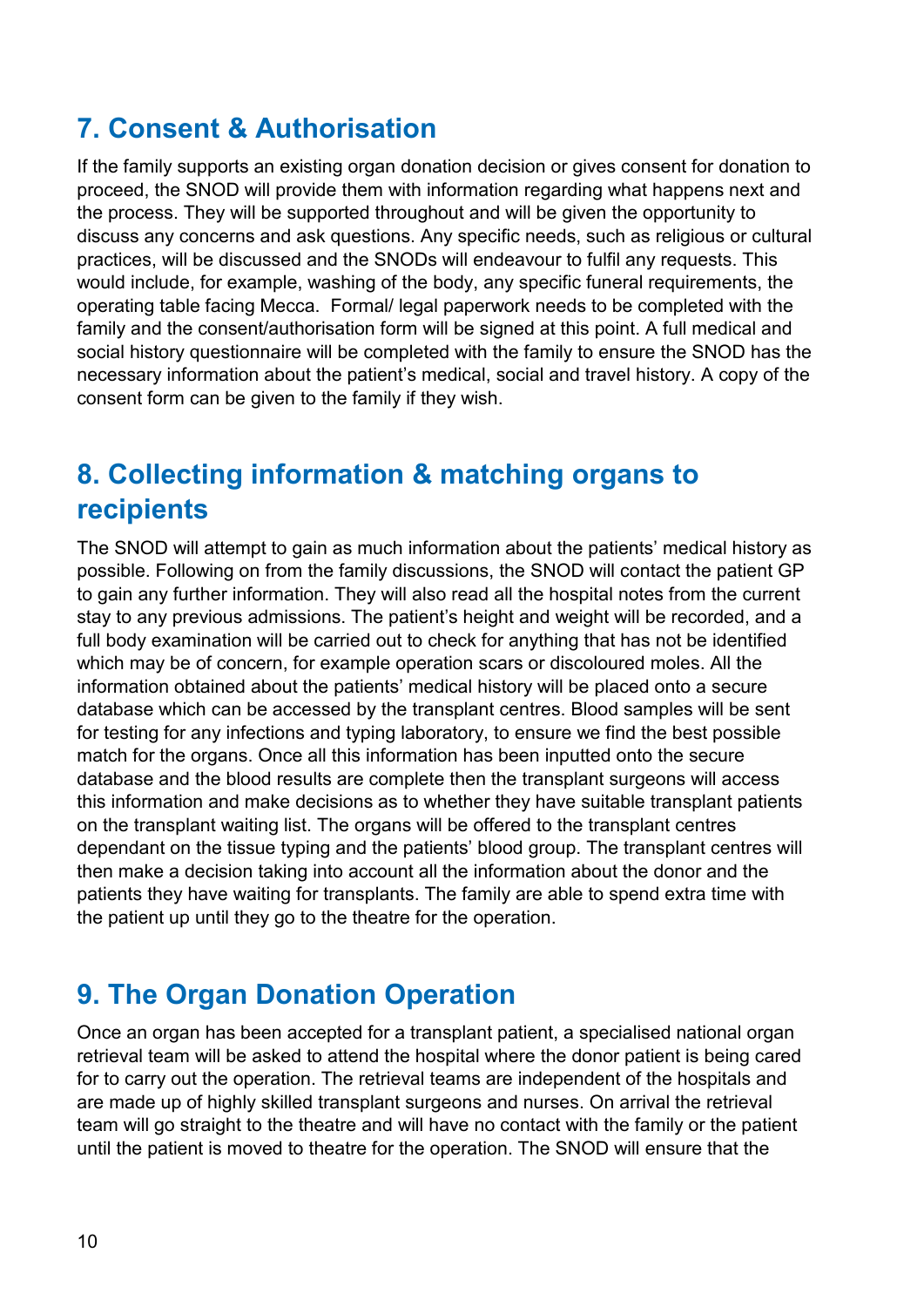team have been given a full handover regarding the patient's admission and medical history as well as which organs or tissues have consent for retrieval.

If death has already been confirmed on the intensive care unit using neurological criteria, the patient will be moved to the operating theatre for the retrieval operation. In Donation after Circulatory Death, a decision may be made for the withdrawal of life sustaining treatment to take place on either the Intensive Care Unit or near the operating theatre. This decision is based on routine practice in that hospital to make sure that the organs donated are in the best possible condition to ensure a successful transplant, and that good end of life care can be delivered. In DCD, time is of the essence and the Organ Donation Operation must start as soon as possible after the 5 mins of heart inactivity (known as asystole).

There are occasions in DCD where following the withdrawal of life-sustaining treatment the patient does not die within the first three hours. In those cases, organ donation can no longer occur (though tissue donation could still occur after death) and the patient would be returned to the intensive care unit where sensitive end of life care would be continued.

Once the patient is moved into the operating theatre the team will carry out the operation in a dignified and respectful way just as they would for any other operation. This is an amazing gift that the donor is giving and the surgeons recognise this. After the organs have been retrieved, the organ retrieval surgeons will ensure that the wound is carefully closed and dressing is placed over the wound. The retrieval team then leaves the hospital. The SNOD will ensure that the organs are safely transported to the allocated hospitals as soon as possible, so that they can be transplanted into the waiting recipient.

#### **10. After the donation is complete**

After the operation the patient will continue to be cared for by the SNOD. If the family wish to see the patient following theatre, this will be arranged. The SNOD will telephone the family if they have left the hospital and inform them of the outcome. If there are any specific requests from the family, such as washing of their loved one or quick release of the body for funeral arrangements, then this will be organised. If the family wishes, the SNOD will send them a letter a few weeks later giving information regarding their family members donation.

All deceased organ donors are eligible to receive The Order of St John Award for Organ Donation, and tissue donors, The Order of St John Award for Tissue Donation, which families can accept on their loved one's behalf.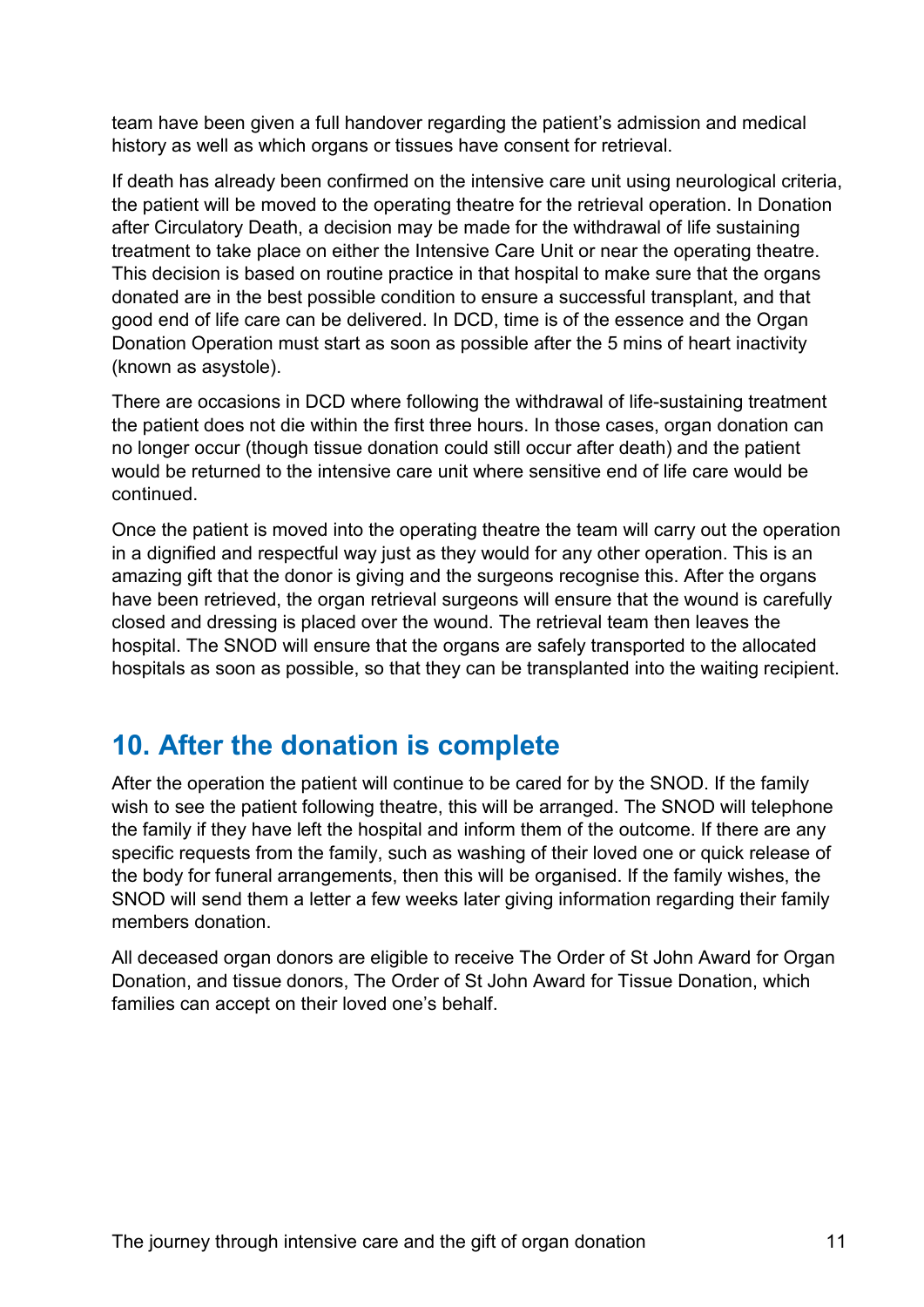# **Consent/Authorisation**

#### *Donation for transplantation purposes*

Donated organs will only be used for transplant with consent/authorisation in place. This consent/authorisation can be through one or more of several routes:

- The individual registering a decision on the Organ Donor Register about which organs and/ or tissues they would like to donate after their death
- The individual telling their family/ friends about wanting to donate some or all of their organs and tissues after their death
- The individual appointing someone to make the decision about organ donation on their behalf

Where there is no known decision about organ or tissue donation, under the Human Tissue Act, the family member(s) are asked for consent for donation. In Spring 2020, the Organ Donation (Deemed Consent) Act 2019 – commonly referred to as 'opt out' or 'deemed consent' – will be applied. Under this new law, if there is no known decision (either on the Organ Donor Register or through previous conversations with family and friends), the family members will be consulted about whether the patient would have wanted to donate

The Human Tissue Authority provides guidance on what constitutes lawful consent to organ and tissue donation, after death has been diagnosed. Their guidance is available at: https://www.hta.gov.uk/hta-codes-practice-and-standards-0

#### *Donation for novel or rare types of transplantation*

When consenting to organ donation the family will be consulted about the potential for donating for new/ novel forms of transplant. These are split in to two main categories:

- i. Rare donation this is the donation of organs or tissues for transplants that are already offered within the NHS, but are very rare, such as arm or hand transplants.
- ii. Novel donation this is donation or organs or tissues where a new type of transplantation is being evaluated to see whether it would be safe and effective to provide to NHS patients. Some of these types of transplant have successfully taken place elsewhere in the world. For example, face and uterus transplantation.

These types of donation are normally limited to a small number of hospitals, where the staff fully understand the process. For both these types of donation, the family would be approached and the SNOD would explain what could be donated and respond to any queries. Donation would only proceed if the family had given their express consent.

#### *Donation for research and development purposes*

Research and innovation drives improvements in patient care and treatments and NHS Blood and Transplant works in partnership with leading universities and research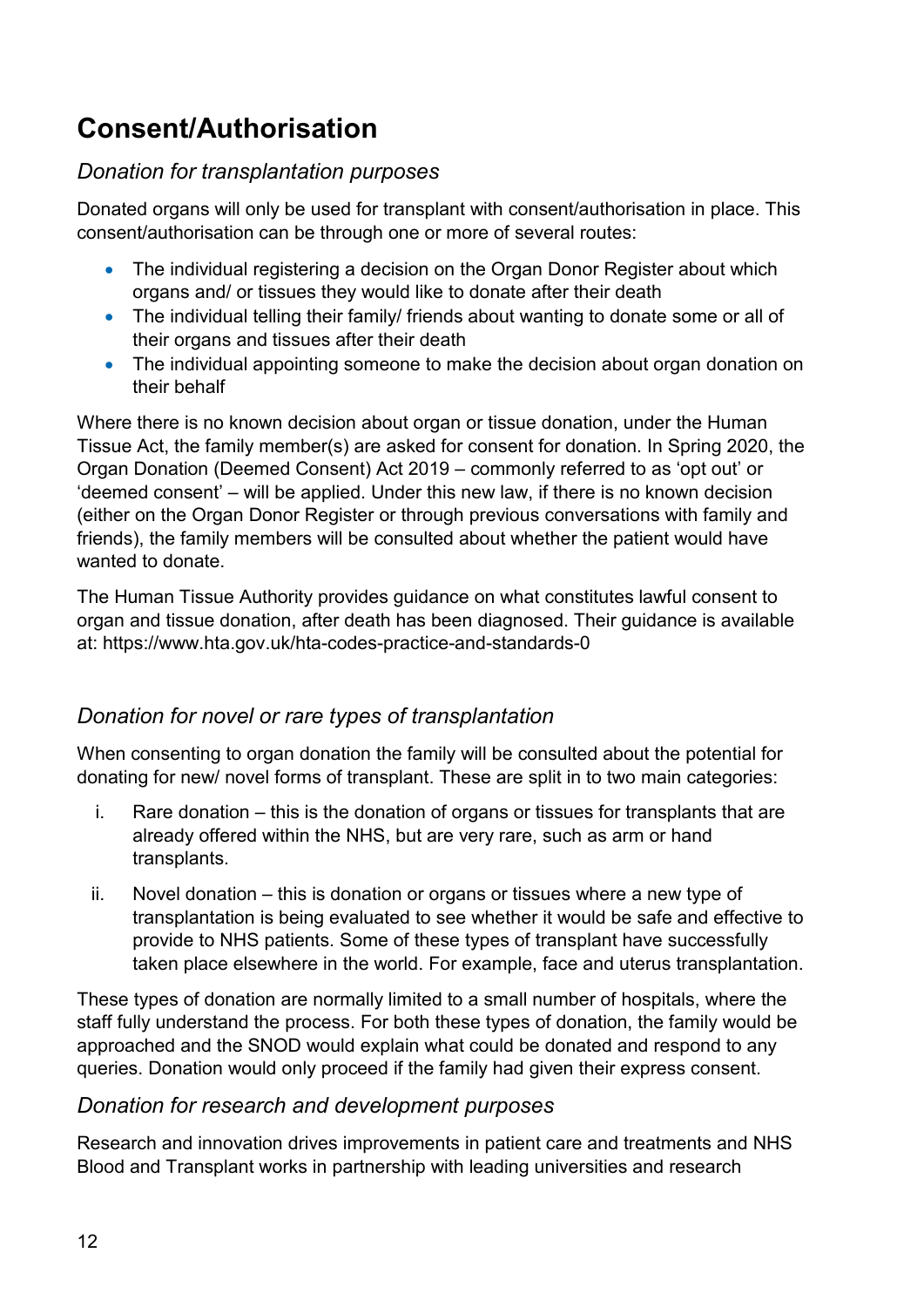institutes. Organs and tissues will only be used for research purposes if the family gives their express consent.

During the consent conversation the SNOD will discuss what would happen if the organ could not be transplanted for any reason - for example, the retrieving organs determines that one or more organs would not be suitable for transplant. Alternatively, on some occasions the surgeon undertaking the transplant operation examines the organ and decides that it cannot be safely transplanted in to their recipient. If the organ had already been retrieved for transplant purposes but the surgeon decides it is not safe to transplant, then it could not be returned to the body and would be appropriately disposed of.

If the family consent to research, then the organ would go on to a research project. The family are given information by the SNOD about the types of research in which the organs might be used. This would include information about whether the research may include genetics, commercial interests or animals. These options will all be discussed in depth by the SNOD and the family.

If the family consent this will be documented on the consent form which is signed by the SNOD and the family. The family may have a copy of this form if they wish.